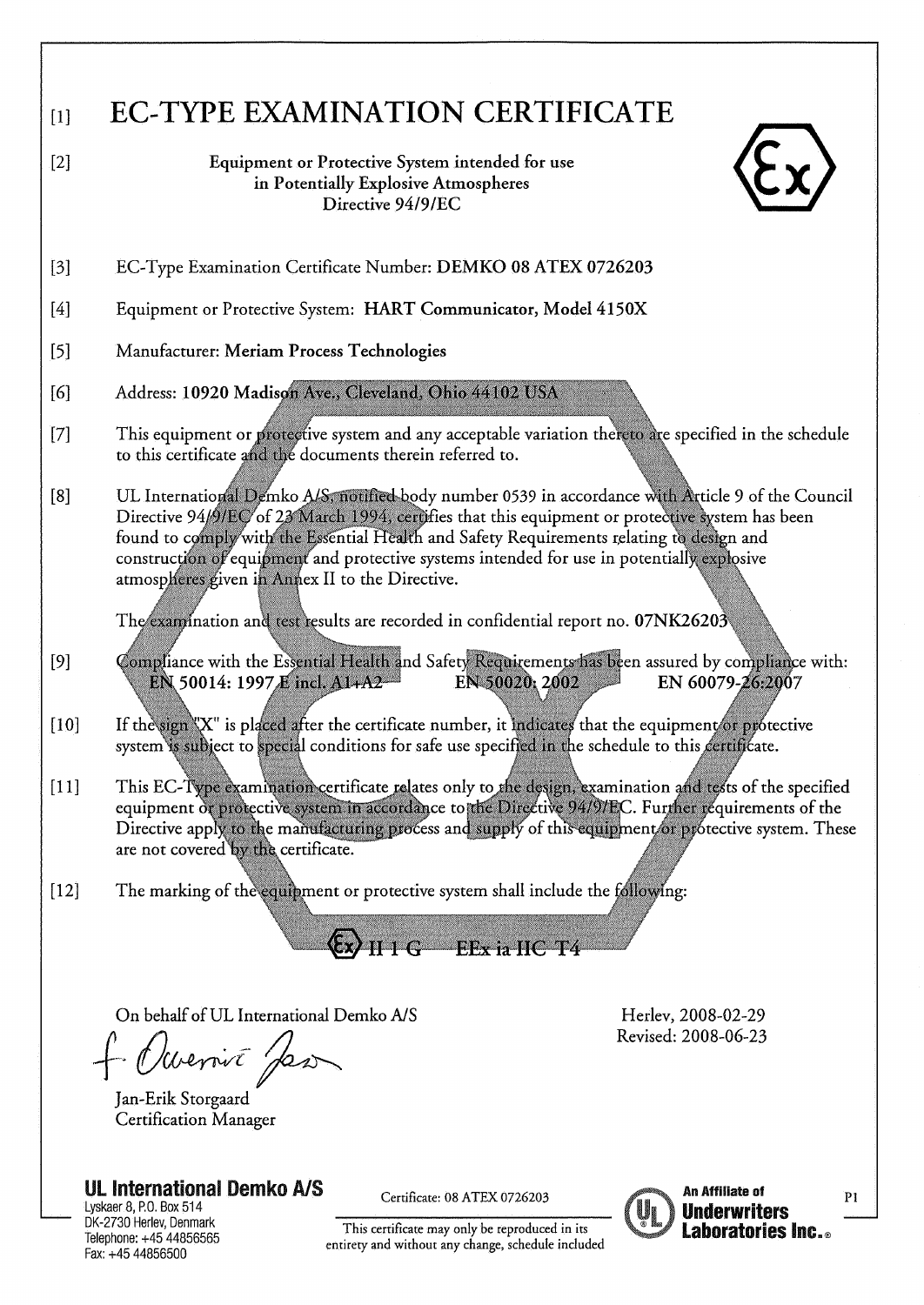| $[13]$           | Schedule                                                                                                                                                                                                                                                                                                                                                                                                                                                                                                                                                                                                                                                                                                                                                                                                                                                                                                                                                                                                                                                                                                                                                                                                                                                                |                                      |                                                                                                      |                                           |                                                      |         |  |  |  |
|------------------|-------------------------------------------------------------------------------------------------------------------------------------------------------------------------------------------------------------------------------------------------------------------------------------------------------------------------------------------------------------------------------------------------------------------------------------------------------------------------------------------------------------------------------------------------------------------------------------------------------------------------------------------------------------------------------------------------------------------------------------------------------------------------------------------------------------------------------------------------------------------------------------------------------------------------------------------------------------------------------------------------------------------------------------------------------------------------------------------------------------------------------------------------------------------------------------------------------------------------------------------------------------------------|--------------------------------------|------------------------------------------------------------------------------------------------------|-------------------------------------------|------------------------------------------------------|---------|--|--|--|
| $[14]$           | EC-TYPE EXAMINATION CERTIFICATE No.<br><b>DEMKO 08 ATEX 0726203</b>                                                                                                                                                                                                                                                                                                                                                                                                                                                                                                                                                                                                                                                                                                                                                                                                                                                                                                                                                                                                                                                                                                                                                                                                     |                                      |                                                                                                      |                                           |                                                      |         |  |  |  |
| $[15]$<br>$[16]$ | Description of Equipment or protective system<br>The Model 4150X is a portable, hand-held HART (Highway-Addressable Remote Transducer)<br>communicator, used in the process control and instrumentation field. The device consists of an<br>enclosure containing two circuit boards and six AA batteries. The device is provided with a rubber<br>boot over the plastic enclosure. The plastic enclosure has approximate overall dimensions of 9 in. by<br>4 1/4 in. by 2 in. Consists of two molded halves secured together by 6 screws. The enclosure has a<br>keypad and square graphics. The HART terminals and RS232 port are located at the top of the<br>enclosure.<br>Temperature range<br>The ambient temperature range is: -5°C $\leq$ Ta $\leq$ 50°C<br>Electrical data<br>The device is powered by six batteries in series and has been evaluated for use with the following:<br>Manufacturer<br>Duracell<br>Duracell<br>Varta<br>Hart Terminals:<br>Ui : 30V dc<br>$\mathrm{I}i \times 100 \mathrm{mA}$<br>Ci:0uF<br>Li:0mH<br>Installation instructions<br>See Special Conditions for Safe-Use.<br>Mounting instructions<br>The device is portable.<br>Routine tests<br>None.<br>Report No.<br>Project Report No.: 07NK26203 (Hazardous Location Testing) | Part No.<br>MN1500<br>PC1500<br>4906 |                                                                                                      | Type<br>Alkaline<br>Alkaline<br>Alkaline. |                                                      |         |  |  |  |
|                  | 08NB21041<br>Drawings:                                                                                                                                                                                                                                                                                                                                                                                                                                                                                                                                                                                                                                                                                                                                                                                                                                                                                                                                                                                                                                                                                                                                                                                                                                                  |                                      |                                                                                                      |                                           |                                                      |         |  |  |  |
|                  |                                                                                                                                                                                                                                                                                                                                                                                                                                                                                                                                                                                                                                                                                                                                                                                                                                                                                                                                                                                                                                                                                                                                                                                                                                                                         |                                      |                                                                                                      |                                           |                                                      |         |  |  |  |
|                  | Description:                                                                                                                                                                                                                                                                                                                                                                                                                                                                                                                                                                                                                                                                                                                                                                                                                                                                                                                                                                                                                                                                                                                                                                                                                                                            |                                      | Drawing No.:                                                                                         | Rev. Level: Date:                         |                                                      |         |  |  |  |
|                  | Schematic, MFC Main (6 pages)                                                                                                                                                                                                                                                                                                                                                                                                                                                                                                                                                                                                                                                                                                                                                                                                                                                                                                                                                                                                                                                                                                                                                                                                                                           |                                      | 9S000028<br>9B000029                                                                                 | B<br>$\mathsf{C}$                         | 2007-12-03                                           |         |  |  |  |
|                  | Assy, MFC Main (3 pages)<br><b>UL International Demko A/S</b><br>Lyskaer 8, P.O. Box 514                                                                                                                                                                                                                                                                                                                                                                                                                                                                                                                                                                                                                                                                                                                                                                                                                                                                                                                                                                                                                                                                                                                                                                                |                                      | Certificate: 08 ATEX 0726203<br>Report: 08NB21041                                                    |                                           | 2008-02-05<br>An Affiliate of<br><b>Underwriters</b> | $P2$ /3 |  |  |  |
|                  | DK-2730 Herlev, Denmark<br>Telephone: +45 44856565<br>Fax: +45 44856500                                                                                                                                                                                                                                                                                                                                                                                                                                                                                                                                                                                                                                                                                                                                                                                                                                                                                                                                                                                                                                                                                                                                                                                                 |                                      | This certificate may only be reproduced in its<br>entirety and without any change, schedule included |                                           | <b>Laboratories Inc</b>                              |         |  |  |  |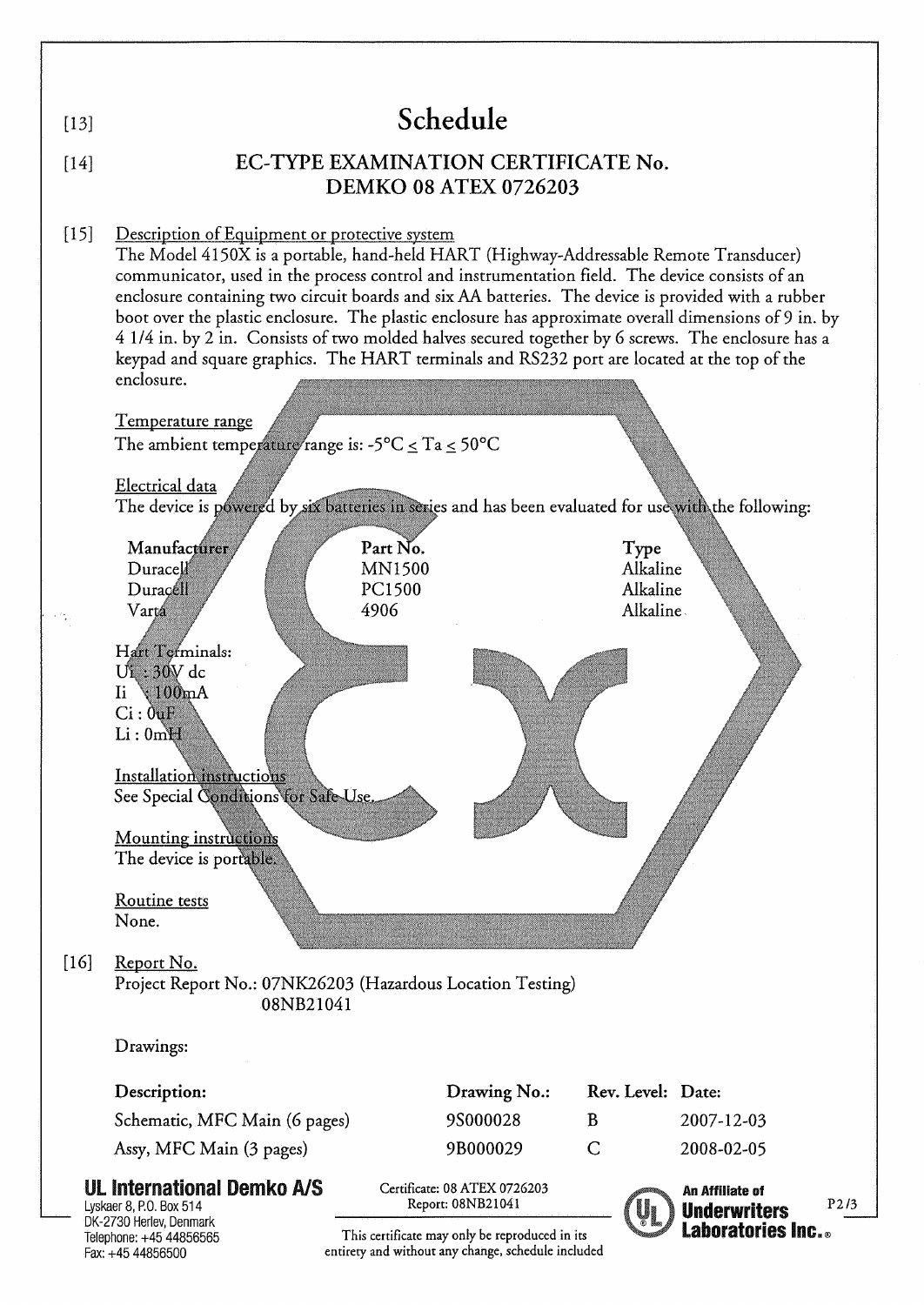| $[13]$                                                                                                                                                                                                                                                                                                                                                                                                                                          |                                                                     | Schedule                                                                                                  |                                                                           |                                                                                                                                                                                                                                                                                                                                                                     |  |  |  |  |
|-------------------------------------------------------------------------------------------------------------------------------------------------------------------------------------------------------------------------------------------------------------------------------------------------------------------------------------------------------------------------------------------------------------------------------------------------|---------------------------------------------------------------------|-----------------------------------------------------------------------------------------------------------|---------------------------------------------------------------------------|---------------------------------------------------------------------------------------------------------------------------------------------------------------------------------------------------------------------------------------------------------------------------------------------------------------------------------------------------------------------|--|--|--|--|
| $[14]$                                                                                                                                                                                                                                                                                                                                                                                                                                          | EC-TYPE EXAMINATION CERTIFICATE No.<br><b>DEMKO 08 ATEX 0726203</b> |                                                                                                           |                                                                           |                                                                                                                                                                                                                                                                                                                                                                     |  |  |  |  |
| MFC PCB Bare Board<br>MFC ATEX Main Board (16 pages)<br>Assy, Final MFC ATEX<br>Battery Door, MFC ATEX<br>Mesh Window, MFC 4150<br>Main Keypad (2 pages)<br>Side Keypad<br>User Manual (40 pages)<br><b>Certification Namplate</b>                                                                                                                                                                                                              |                                                                     | 9P000088<br>9P00088PN01<br>9R000064<br>Z4150-8<br>Z4150-6<br>26203-00<br>26381-00<br>9R000053<br>9P000140 | $\mathbf{A}$<br>A<br>B<br><b>IR</b><br>B<br>£.<br>Ъ<br>B<br>$\mathcal{C}$ | 2007-11-09<br>2007-11-07<br>2008-02-13<br>2007-12-03<br>2008-02-19<br>2007-11-28<br>2007-08-28<br>2008-04<br>$2008 - 02 - 13$                                                                                                                                                                                                                                       |  |  |  |  |
| Graphics Display Board<br>Special conditions for safe use:<br>$[17]$<br>None<br>Essential/Health and Safety Requirements<br>$[18]$<br>Declaration of Conformity declares compliance with other relevant Directives.<br>Additional information<br>EN60529.1991+A1:2001\<br>The manufacturer shall inform the notified body concerning all modifications to the technical<br>Council of 23 March 1994.<br>On behalf of UL International Demko A/S |                                                                     | SH-950                                                                                                    | A                                                                         | 1995-10-13<br>Concerning ESR this Schedule verifies compliance with the Ex standards only. The manufacturer's<br>The Model 4150X has in addition passed the tests for Ingress Protection to IP40 in accordance with<br>documentation as described in ANNEX III to Directive 94/9/EC of the European Parliament and the<br>Herlev, 2008-02-29<br>Revised: 2008-06-22 |  |  |  |  |
| Dovernic Jen<br>Jan-Erik Storgaard<br><b>Certification Manager</b><br><b>UL International Demko A/S</b><br>Lyskaer 8, P.O. Box 514<br>DK-2730 Herlev, Denmark<br>Telephone: +45 44856565                                                                                                                                                                                                                                                        |                                                                     | Certificate: 08 ATEX 0726203<br>Report: 08NB21041<br>This certificate may only be reproduced in its       |                                                                           | An Affiliate of<br>P3/3<br><b>Underwriters</b><br><b>Laboratories Inc.</b> .                                                                                                                                                                                                                                                                                        |  |  |  |  |

Lyskaer 8, P.O. Box 514<br>DK-2730 Herley, Denmark<br>Telephone: +45 44856565<br>Fax: +45 44856500

This certificate may only be reproduced in its<br>entirety and without any change, schedule included